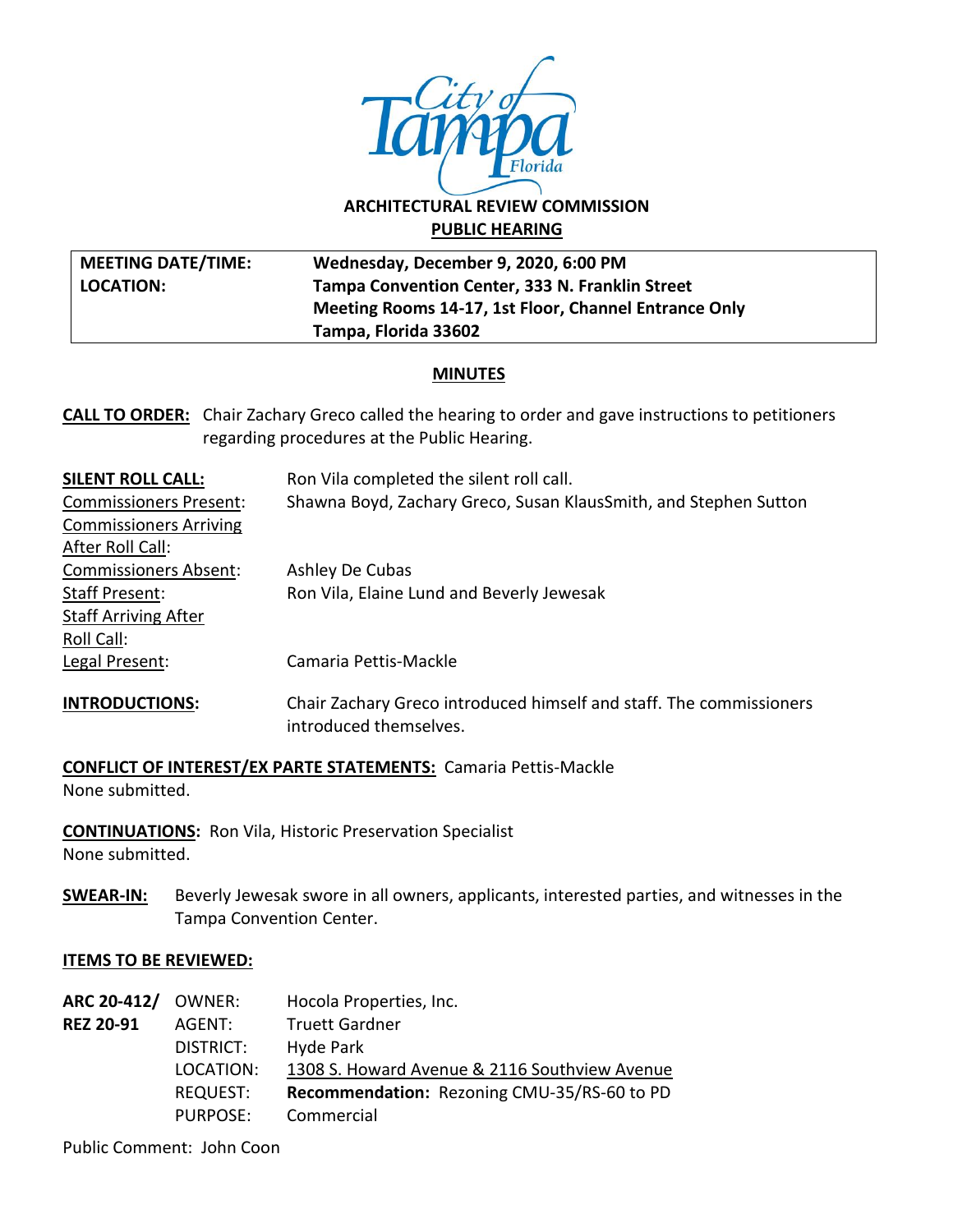### **Motion: Stephen Sutton Second: Susan KlausSmith**

Move to recommend City Council approve **ARC 20-412/REZ 20-91** for the property located at **1308 S. Howard Avenue & 2116 Southview Avenue** for the proposed rezoning from **CMU-35/RS-60 to PD**, with the following conditions:

- **Providing that the waivers are approved by City Council;**
- **A prospective park-like condition be considered at the northwest corner of 2116 Southview Avenue and Howard Avenue.**

for the reasons that the request is consistent with Chapter 27-Section 27-113 (a)(2)(j) of the City of Tampa Code of Ordinances.

### **The motion was approved with a vote of 4-0-0**

| <b>ARC 20-466/ OWNER:</b> |                 | Hyde Park United Methodist Church, Inc. |
|---------------------------|-----------------|-----------------------------------------|
| <b>VAC 20-19</b>          | AGENT:          | James Catalano                          |
|                           | DISTRICT:       | Hyde Park                               |
|                           | LOCATION:       | 503 W. De Leon Street                   |
|                           | <b>REQUEST:</b> | <b>Recommendation: Vacate Alley</b>     |
|                           | PURPOSE:        | Commercial                              |

Public Comment: No one came forward.

#### **Motion: Shawna Boyd Second: Susan KlausSmith**

Move to recommend City Council **deny ARC 20-466/VAC 20-19** for the property located at **503 W. De Leon Street** for the purpose of vacating the alley, for the following reasons:

- **This alters features to the setting that define the historic characteristics of the district;**
- **And that future plans for the site are unknown.**

**The motion was approved with a vote of 4-0-0.**

**Chair Greco requested a brief five-minute recess at 7:36 p.m. The hearing was called back to order at 7:41 p.m.**

| <b>ARC 20-448</b> | OWNER:          | Stephen Scott                                                                   |
|-------------------|-----------------|---------------------------------------------------------------------------------|
|                   | AGENT:          | Missy Schukraft                                                                 |
|                   | DISTRICT:       | Hyde Park                                                                       |
|                   | LOCATION:       | 1917 W. Dekle Avenue                                                            |
|                   | <b>REQUEST:</b> | <b>Certificate of Appropriateness - New Construction: Addition to Accessory</b> |
|                   |                 | Structure                                                                       |
|                   |                 | Site Improvements                                                               |

PURPOSE: Residential

Public Comment: No one came forward.

#### **Motion: Shawna Boyd Second: Susan KlausSmith**

Move to grant a **Certificate of Appropriateness** for the drawings and documents presented at this Public Hearing in **ARC 20-448** for the property located at **1917 W. Dekle Avenue**, with **the following conditions to be approved by staff**: